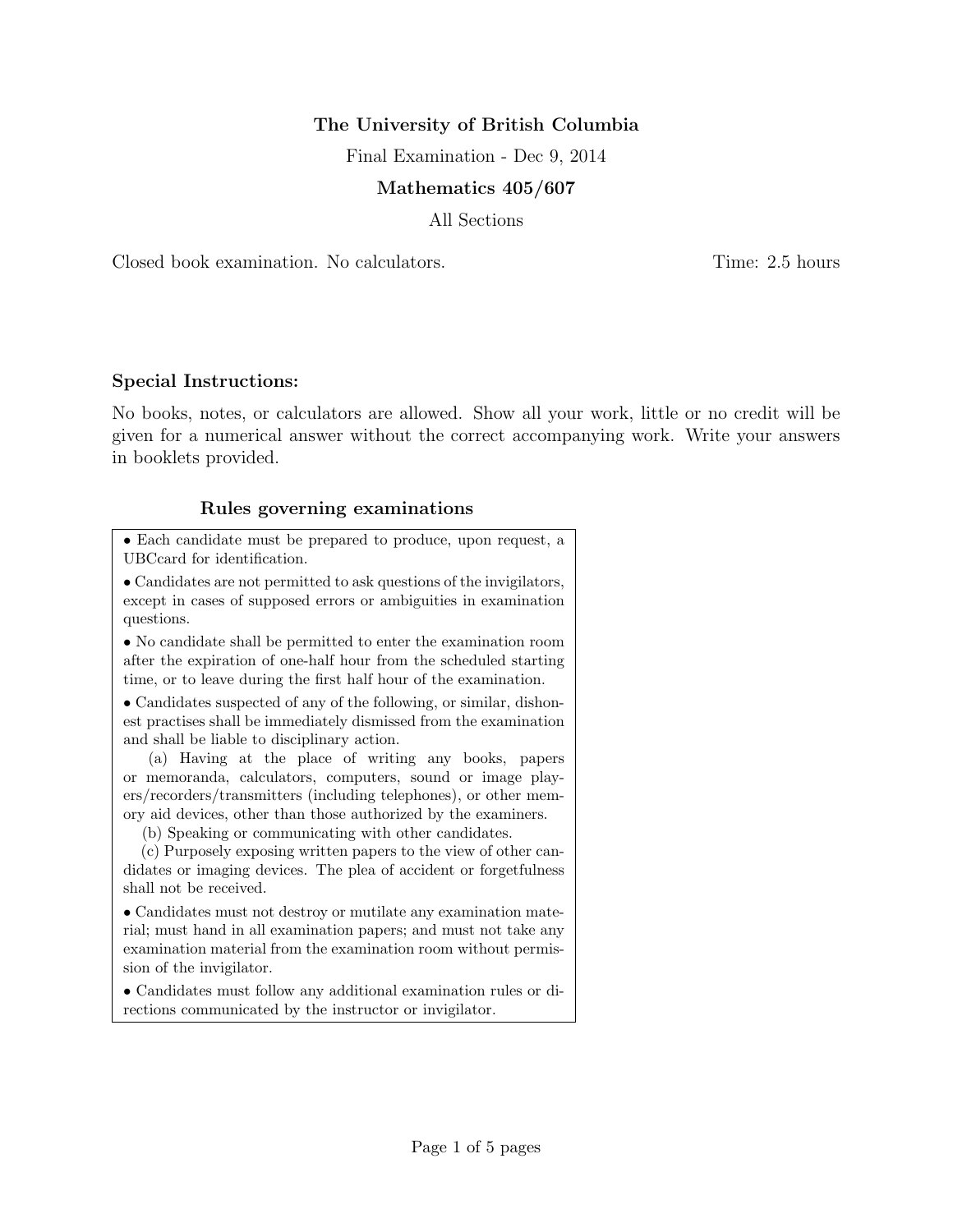## Part A. Do all 9 questions. 5 marks each.

- A1: Answer the following questions with a brief (one or two sentence) explanation of your reasoning:
	- (a) [3 marks] A numerical method for ODE boundary value problems is tested with a known solution using uniform step sizes  $h$ . The errors for several values of h are given below. What is the convergence order of the method?

| h.        | Error   |
|-----------|---------|
| $(1)$ . 1 | 0.123   |
| 0.05      | 0.0156  |
| 0.025     | 0.00197 |

(b) [2] The solution of a nonlinear system is being found iteratively using Newton's method. A test problem with an exact solution is used to investigate the method. Errors after several iterations are shown in the table below. Is the method working properly?

| iteration | Error |
|-----------|-------|
| 4         | 0.895 |
| 5         | 0.448 |
|           | 0.224 |

A2: Consider the second order finite difference approximation of the second derivative:

$$
D_2U_j := \frac{1}{h^2}(U_{j+1} - 2U_j + U_{j-1})
$$

where  $U_j$  are N values on a grid of the unit interval with equal spacing h  $(h = 1/N)$ . Use von Neumann analysis to find the eigenvalues of  $D_2$  when  $U_j$  values are taken to be N-periodic. Note: You may have memorized this result, but show details of the derivation for marks on this question.

**A3:** Consider a reaction diffusion problem for  $u(x, t)$  with u 1-periodic in x. It is discretized with a finite difference method in space with spatial steps  $h$  and with backward Euler method in time with steps  $k$ :

$$
U_j^{n+1} = U_j^n + kD_2U_j^{n+1} + kf(U_j^{n+1})
$$

where  $U_j^n \approx u(jh,nk)$  and  $f(u)$  is a given function.  $\mathbf{U}^{n+1}$  is vector with N components  $(N = 1/h)$ . At every time step, the equation above is a nonlinear system for  $\mathbf{U}^{n+1}$ . Write out the entries of the Jacobian matrix for this system. Note: some entries will involve values of  $f'$ .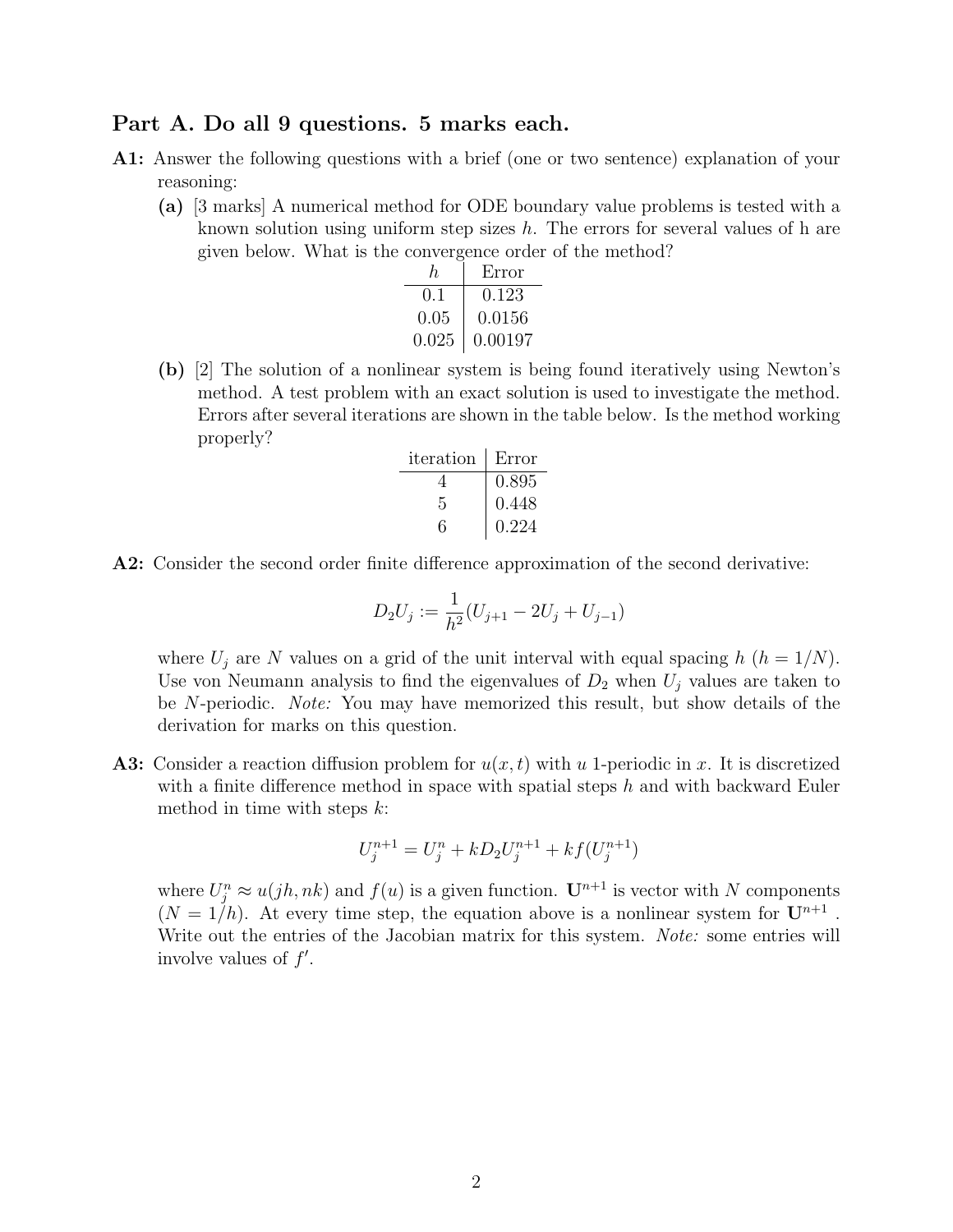The questions A4, A5 and A6 below concern the following approximation of 1-periodic in space solutions  $u(x, t)$  of the one-way wave equation  $u_t + u_x = 0$ :

$$
U_j^{n+1} = U_j^n - \frac{k}{h}(U_j^n - U_{j-1}^n).
$$

Initial data  $U^0$  are given. Time steps are taken proportional to space steps:

$$
k = Ch
$$

with  $C = 0.9$ .

A4: Show that the scheme satisfies a maximum principle, that is that

$$
\max_j U_j^n \le \max_j U_j^0
$$

for every  $n > 0$ .

- A5: What is the order of the truncation error of the scheme?
- A6: Consider the modified scheme

$$
U_j^{n+1} = U_j^n - \frac{k}{h}(U_{j+1}^n - U_j^n).
$$

with the same initial data and time steps. Use von Neumann analysis to show that this scheme is not stable.

A7: Consider the following time stepping method for the problem  $\dot{u} = f(u, t)$ :

$$
U^{n+1} = U^n + \frac{k}{2} \left( 3f(U^n, nk) - f(U^{n-1}, (n-1)k) \right)
$$

Identify the order of the truncation error of the method. Other aspects of this method are considered in problem B1.

A8: Consider approximating the function  $f(x)$  on the interval [-1,1] using a linear function  $L(x) = Ax + B$  that agrees with f at two distinct points  $x_1$  and  $x_2$  in the interval, that is  $L(x_1) = f(x_1)$  and  $L(x_2) = f(x_2)$ . Show that

$$
|L(x) - f(x)| \leq C K_2
$$

where

$$
K_2 = \max_{x \in [-1,1]} |f''|
$$

and C is a constant that depends on the choice of  $x_1$  and  $x_2$ . Other aspects of this approximation are considered in problem B2.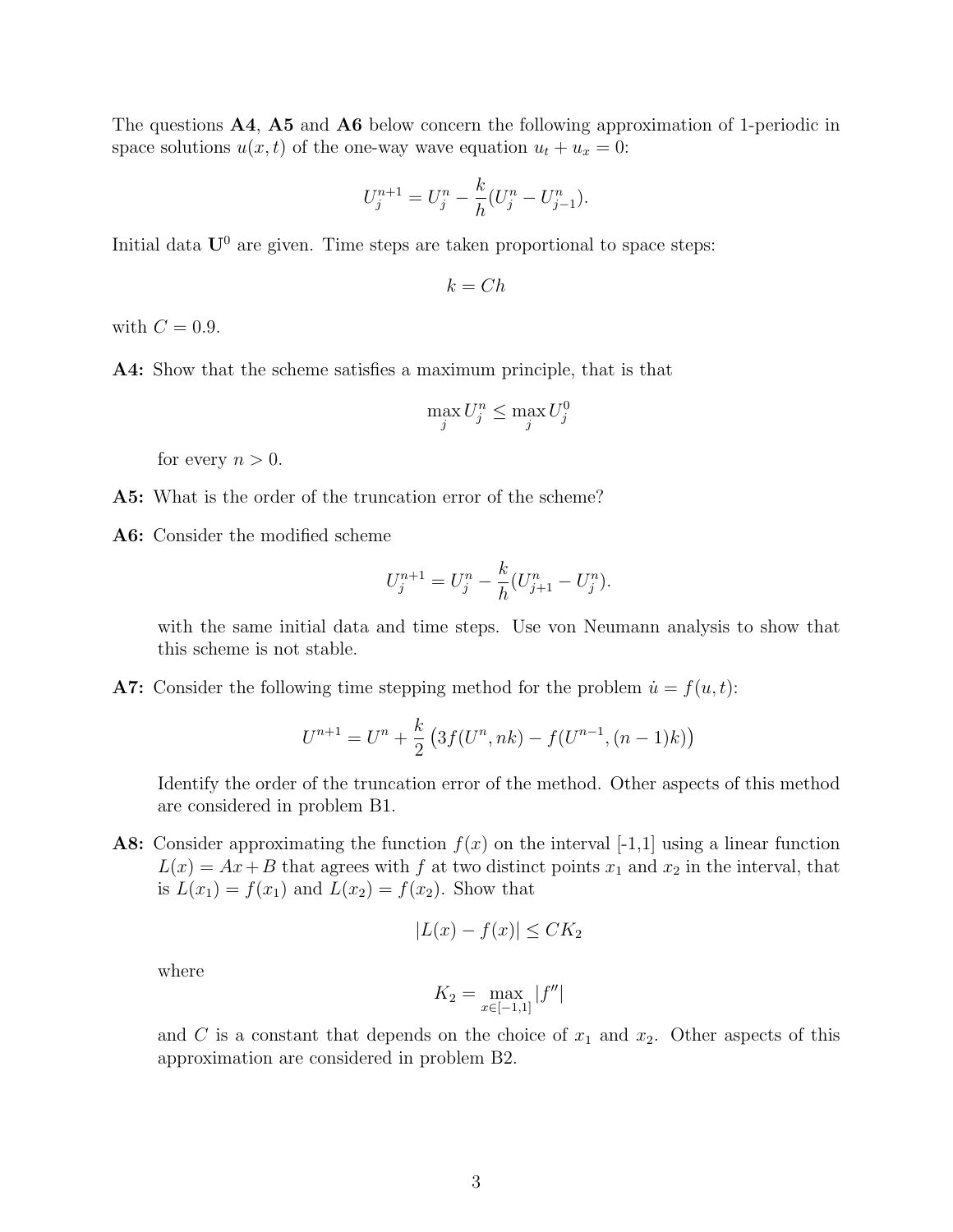**A9:** Consider the following problem for scalar functions  $x(t)$  and  $y(t)$ :

$$
\frac{dx}{dt} = f(x, y) \tag{1}
$$

$$
g(x, y) = 0 \tag{2}
$$

where the functions f and q are given. Initial values  $x(0)$  and  $y(0)$  are also given, that satisfy equation (2).

(a) [3 marks] Describe a consistent numerical method for time stepping approximate solutions  $X^n \approx x(nk)$  and  $Y^n \approx y(nk)$ , where k is given time step. It is desirable that (2) be satisfied by the approximation, that is

$$
g(X^n, Y^n) = 0
$$

to high accuracy (machine precision) at each  $n$ .

(b) [2] Describe how you would test your method above. Give enough detail that someone could implement your test.